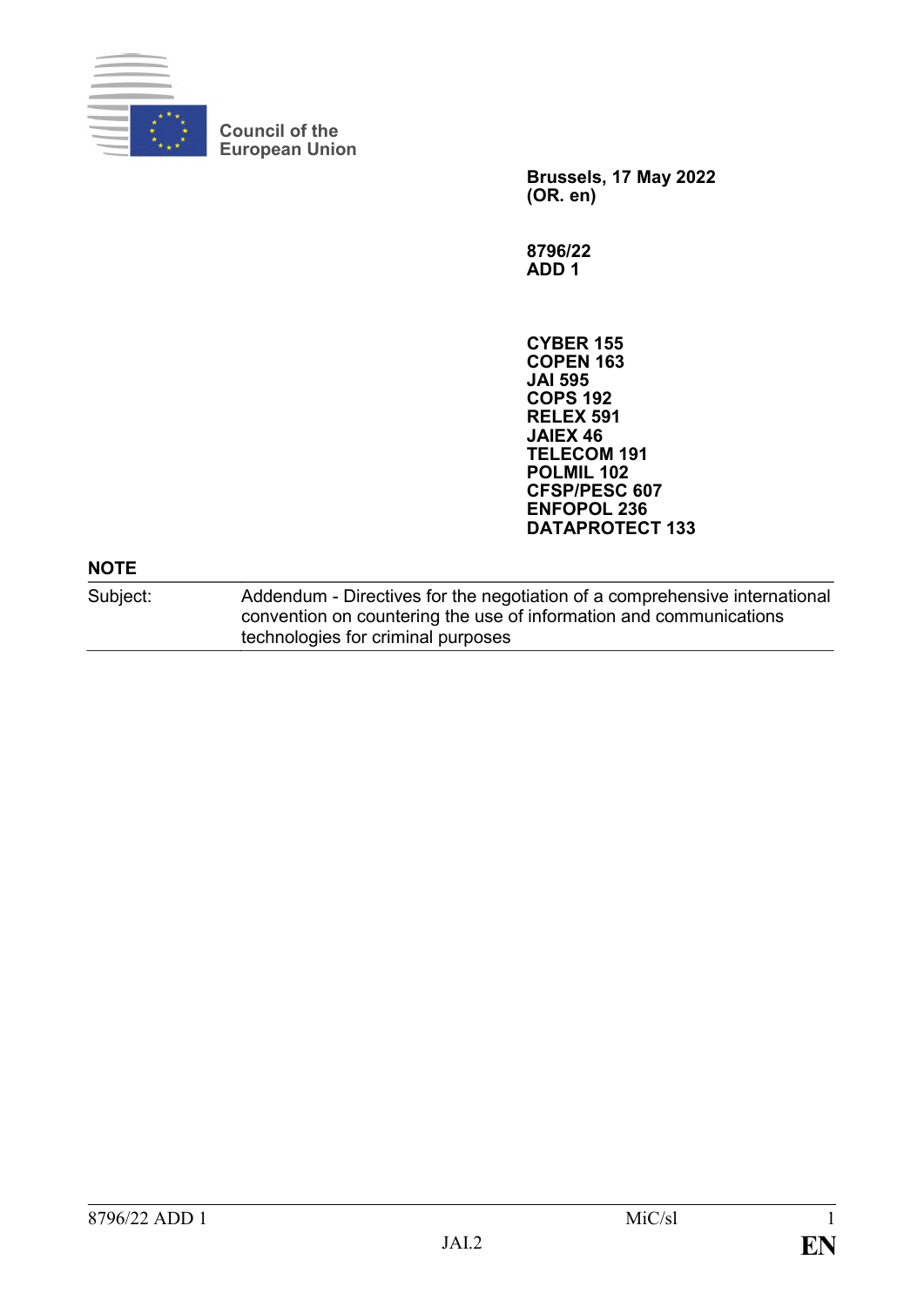## ADDENDUM

## DIRECTIVES FOR THE NEGOTIATION OF A COMPREHENSIVE INTERNATIONAL CONVENTION ON COUNTERING THE USE OF INFORMATION AND COMMUNICATIONS TECHNOLOGIES FOR CRIMINAL PURPOSES

Regarding the process of the negotiations, the Union should aim to achieve that:

- (1) The negotiation process is open, inclusive and transparent, and based on cooperation in good faith.
- (2) The negotiation process enables participation in a meaningful way of all relevant stakeholders, including representatives of civil society, the private sector, academia and nongovernmental organisations.
- (3) Inputs received from all the United Nations Members are considered on an equal basis to ensure an inclusive process.
- (4) The negotiation process is based on an effective and realistic work programme.

Regarding the general objectives for the negotiations, the Union should aim to achieve that: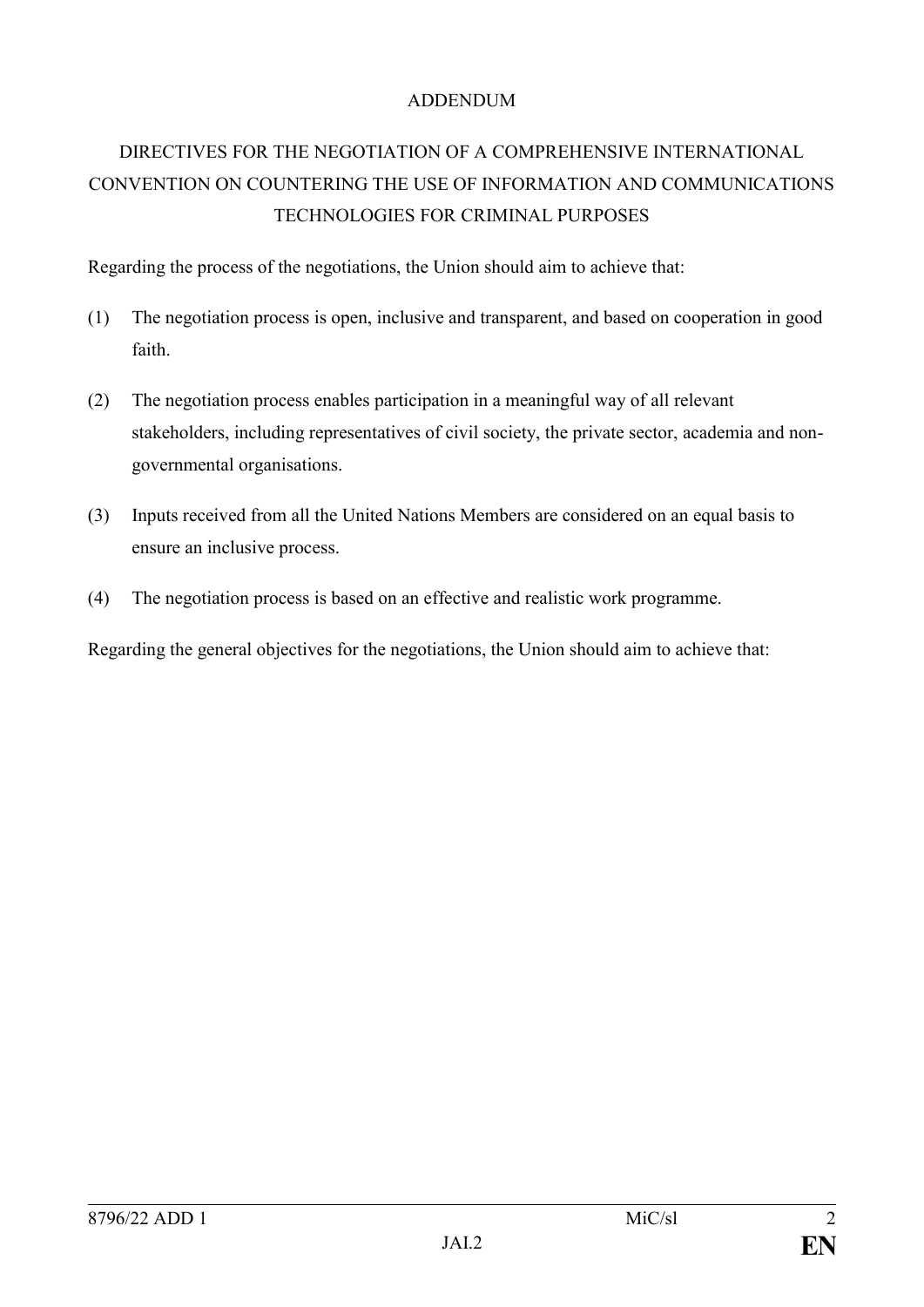- (5) Whilst ensuring a high level of protection of human rights and fundamental freedoms, the Convention serves as an effective instrument for law enforcement and judicial authorities in the global fight against cybercrime, with the aim to promote and strengthen measures to prevent and combat cybercrime more efficiently and effectively, to also promote and facilitate international cooperation, to ensure a high level of protection of victims' rights, and to support capacity building and technical assistance in the fight against cybercrime.
- (6) The existing framework of tried-and-tested international and regional instruments and efforts as reflected in United Nations General Assembly Resolutions 74/247 and 75/282 is taken into full consideration. Accordingly, the Convention is compatible with existing international instruments, in particular the 2000 United Nations Convention against Transnational Organized Crime and its protocols, the 2003 United Nations Convention against Corruption, the 2001 Council of Europe Budapest Convention on Cybercrime and its protocols, but also other relevant international and regional instruments, in particular relating to the protection of human rights and fundamental freedoms. The Convention avoids any impact on their application or the further accession of any country to these existing instruments and, to the extent possible, avoid unnecessary duplication.
- (7) The work and outcomes of the open-ended intergovernmental Expert Group to Conduct a Comprehensive Study on Cybercrime as agreed by United Nations General Assembly Resolution 75/282 are taken into full consideration.
- (8) The provisions of the Convention achieve the highest possible protection of human rights and fundamental freedoms. EU Member States should be able to comply with international and EU law, including the fundamental rights, freedoms and general principles of EU law as enshrined in the European Union Treaties and the Charter of Fundamental Rights. The provisions of the Convention should also be compatible with the EU's and its Member States' international trade obligations.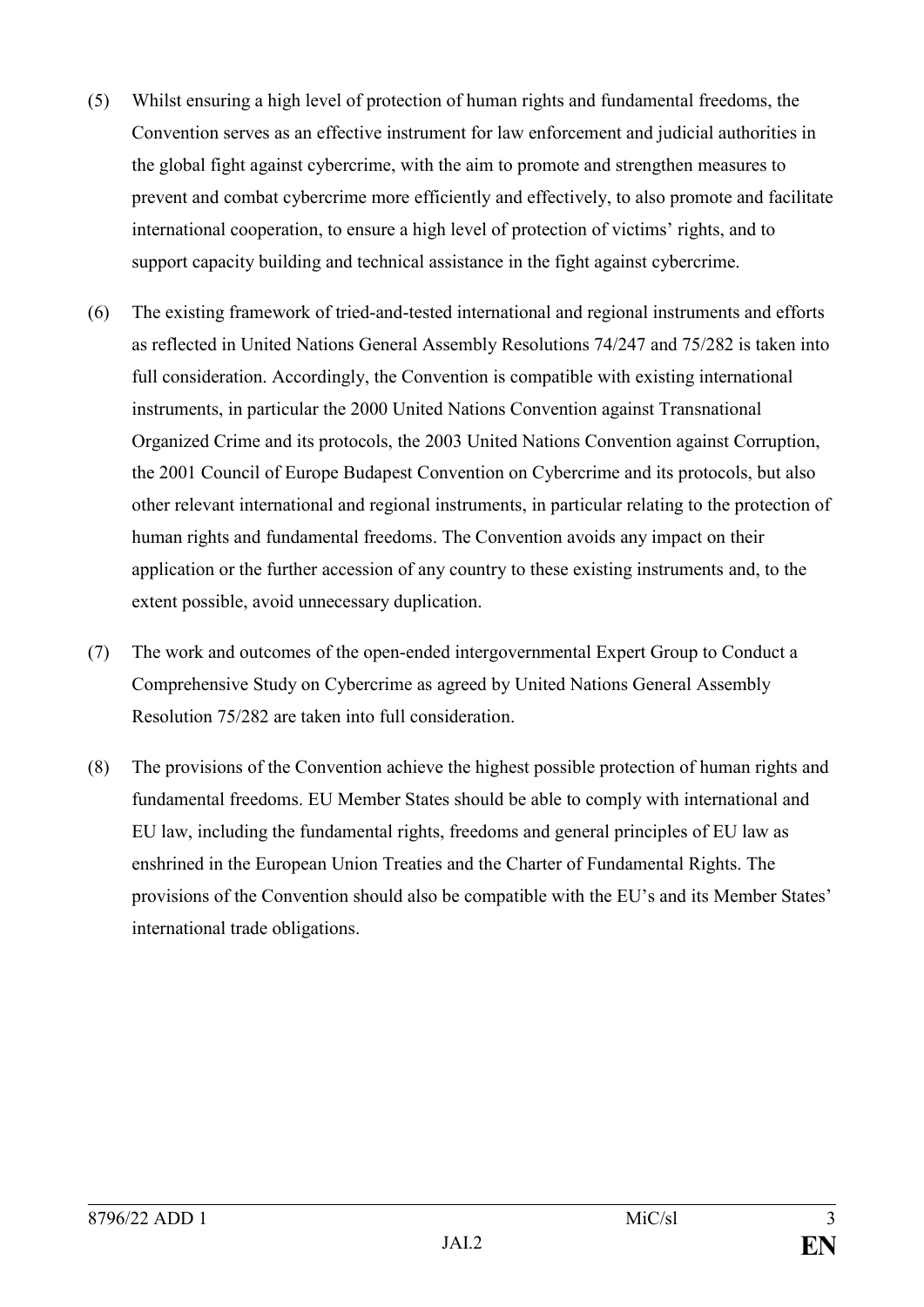Regarding the substance of the negotiations, the Union should aim to achieve that:

- (9) The Convention provides for definitions of offences that can only be committed using computer systems.
- (10) Provided that sufficient conditions and safeguards and an adequate protection of human rights and fundamental freedoms are guaranteed, as an exception to the principle set out in paragraphe 9, the Convention could provide for definitions of offences that can be committed without using computer systems but that can be enabled by the use of computer systems in certain circumstances, but only in cases where the involvement of computer systems substantially changes the characteristics or impact of the offences.
- (11) The offences are clearly and narrowly defined in a technology neutral manner. The definitions are compatible with those in other relevant international or regional conventions in particular in the area of cybercrime, and with international human rights standards and fundamental freedoms.
- (12) The Convention provides for rules on aiding and abetting and, where appropriate, on the attempt of such offences, on the liability of both natural and legal persons for such offences, for rules on the establishment of jurisdiction over such offences, and on effective, proportionate and dissuasive sanctions and measures in relation to such offences that are compatible with other relevant international or regional conventions in particular in the area of organised crime or cybercrime, and with international human rights standards.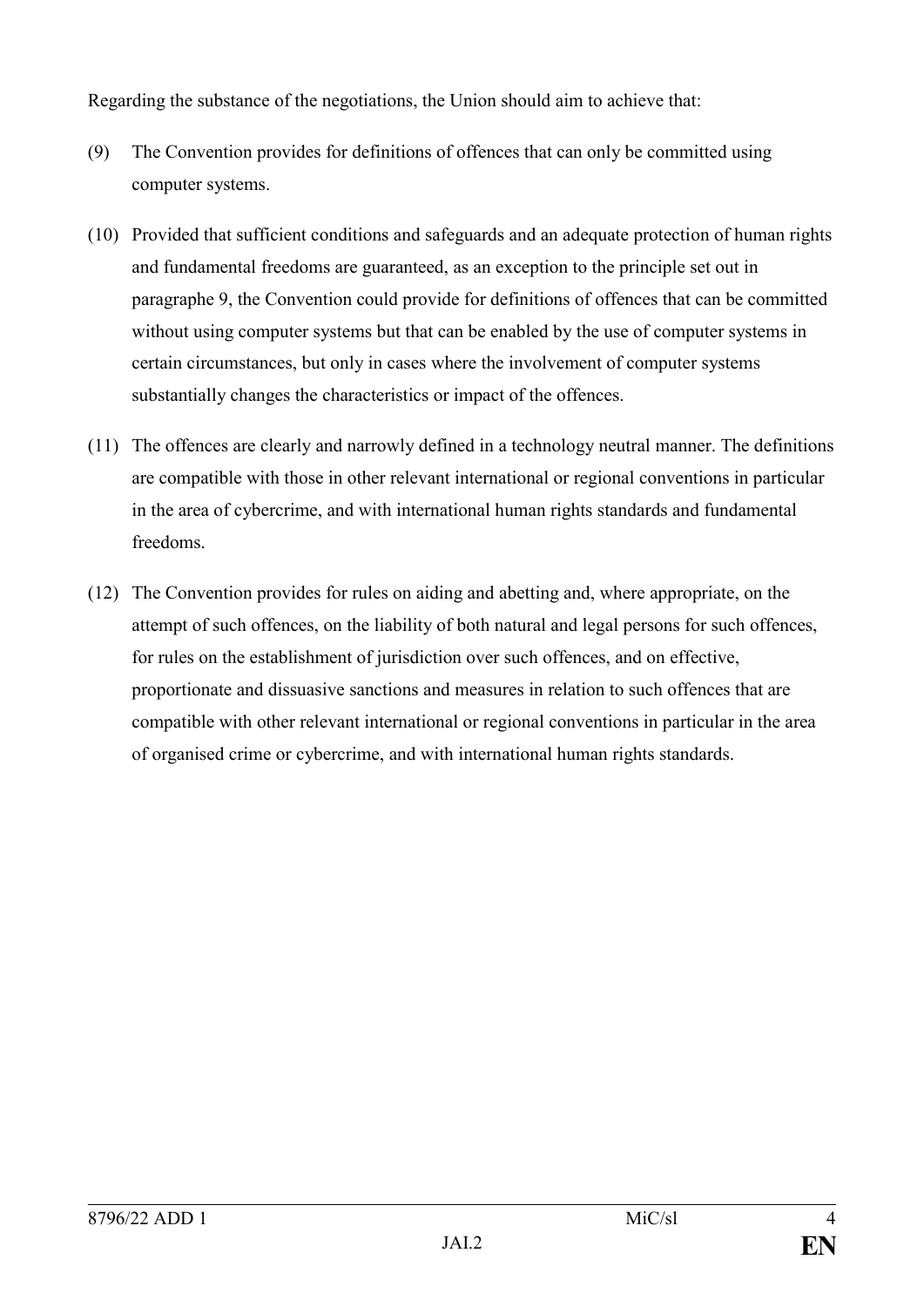- (13) The Convention provides for procedural criminal measures that allow authorities to investigate cybercrimes effectively, which could, providing that sufficient safeguards are provided for, include measures to preserve or obtain electronic evidence of any criminal offence as part of a criminal investigation or proceeding and, where there is, in addition, a demonstrated need and added value, measures to freeze and confiscate proceeds of such crimes, taking due account of the proportionality, legality and necessity principles, the protection of the rights concerning the respect for privacy and the protection of personal data.
- (14) Those procedural criminal measures do not contradict other relevant international or regional conventions in particular in the area of organised crime or cybercrime, and are compatible with such conventions and with international human rights standards and fundamental freedoms.
- (15) Procedural measures to preserve or obtain electronic evidence contain a clear and narrow definition of the type of data covered. Procedural measures for cooperation with private sector entities ensure that the burden on such entities is proportionate and that private sector entities fully respect laws protecting human rights of their users. The Convention provides legal clarity for online service providers (e.g., Internet service providers) in their interactions with law enforcement authorities of the State Parties to the Convention. Procedural measures for the removal of illegal content only relate to illegal content that is sufficiently specific and narrowly defined in the Convention.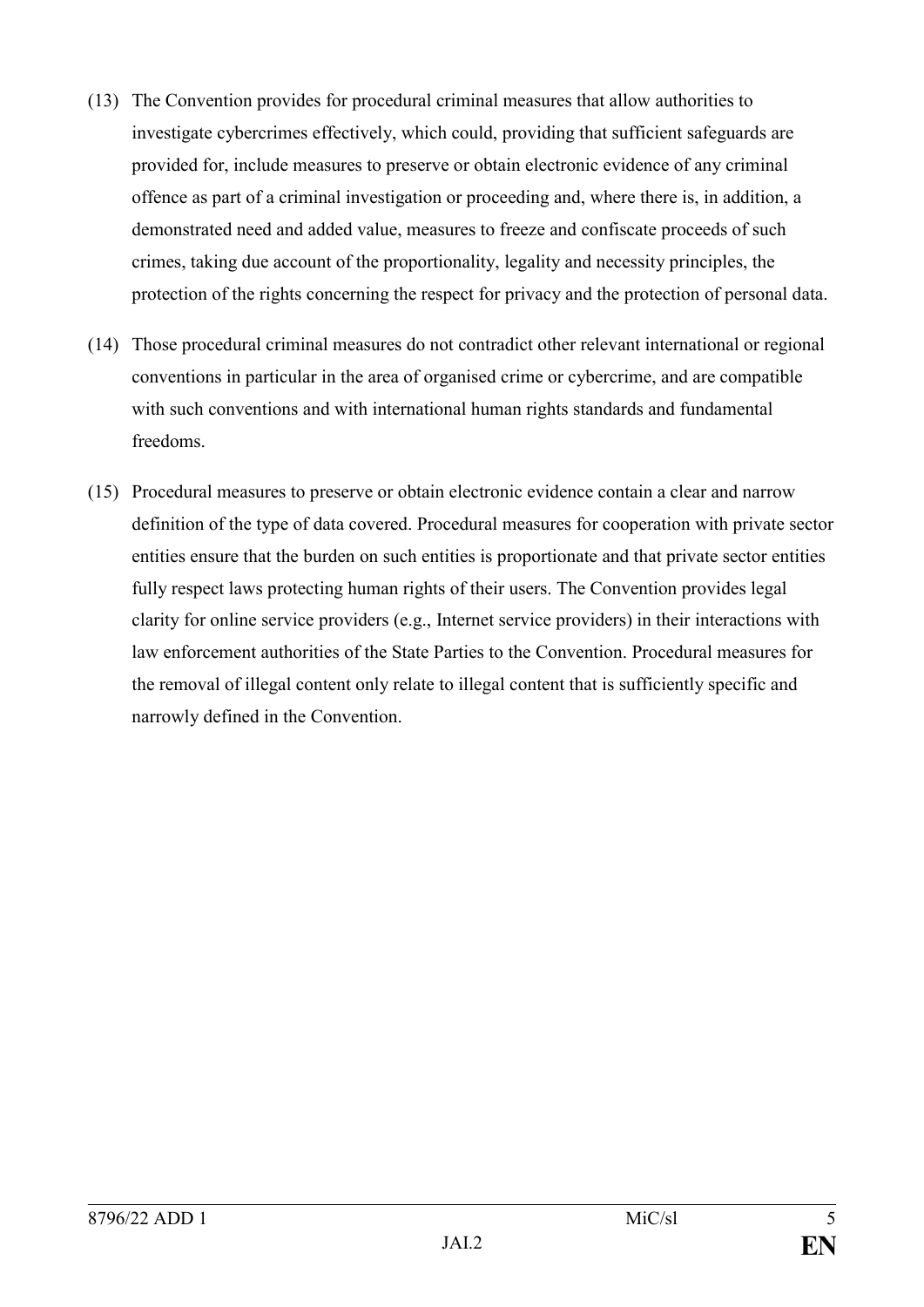- (16) The Convention provides for cooperation measures that allow authorities in different States that are party to the instrument to cooperate effectively through mutual legal assistance, including by the establishment of contact points, for the purpose of criminal investigations or proceedings concerning offences defined in the instrument. It could also provide for such cooperation measures for the purpose of preserving or obtaining electronic evidence of any criminal offence as part of a criminal investigation or proceeding, provided that these measures are subject to sufficient conditions and safeguards under States' domestic law, which shall provide for the adequate protection of human rights and fundamental freedoms.
- (17) Those cooperation measures are compatible with other relevant international or regional conventions in particular in the area of organised crime or cybercrime, and do not contradict such conventions, international human rights standards and fundamental freedoms.
- (18) Cooperation measures are subject to the conditions provided for by the law of the requested Party and provide for broad grounds for refusal such as to ensure the protection of fundamental rights, including the right to the protection of personal data, including in the context of personal data transfers, and the existence of double criminality.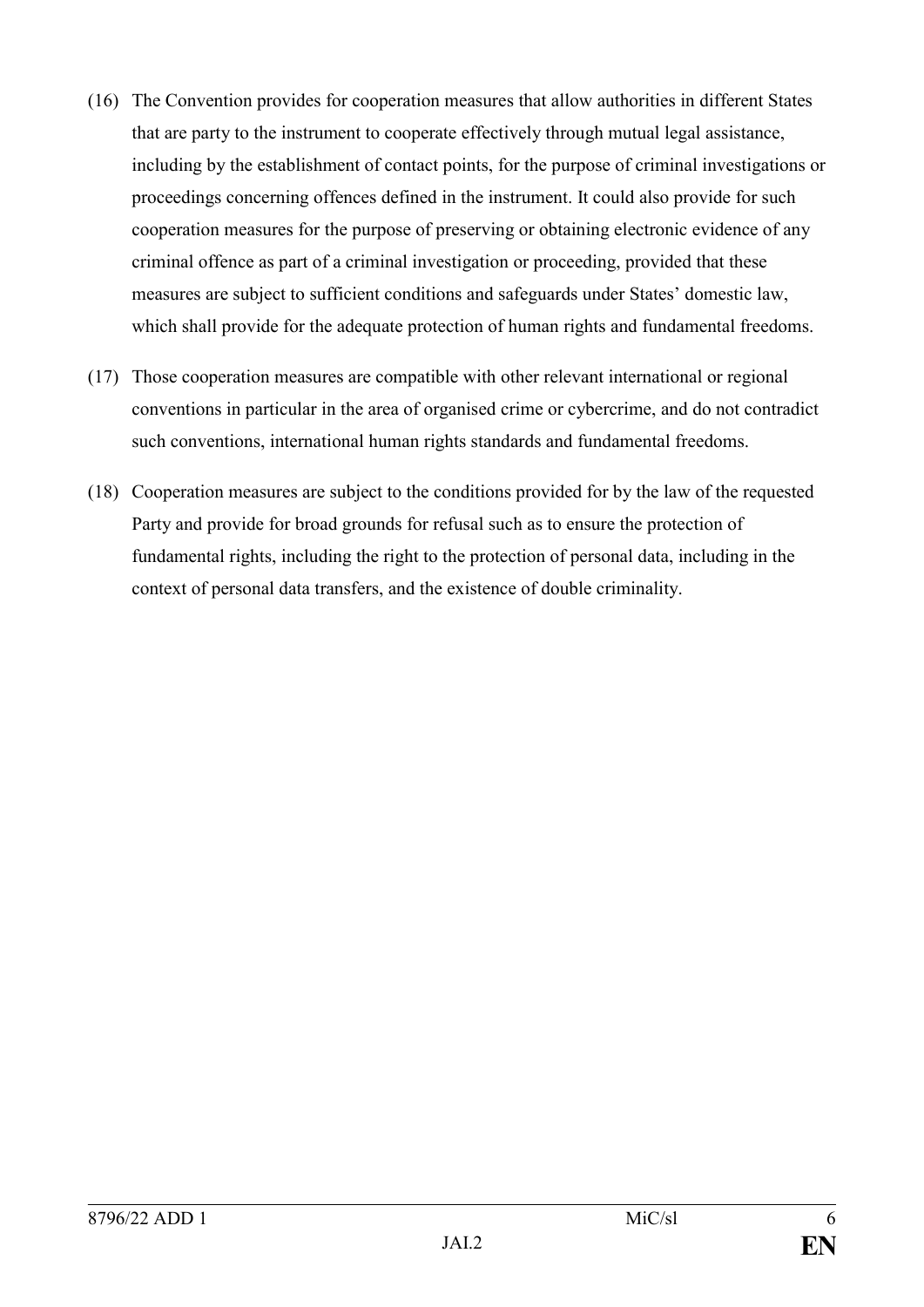- (19) The Convention provides for strict conditions and strong safeguards to ensure that EU Member States can respect and protect fundamental rights, freedoms and general principles of EU law as enshrined in the European Union Treaties and the Charter of Fundamental Rights, including, in particular, the principles of proportionality, legality and necessity of criminal offences and penalties, procedural guarantees and rights, the right to effective judicial redress, the presumption of innocence, the right to a fair trial, and the rights of defence of persons subject to criminal proceedings, the right not be tried or punished twice in criminal proceedings for the same criminal offence, as well as the right to privacy, the right to the protection of personal data and of electronic communications data when such data is processed, including for transfers to authorities in countries outside the European Union, and the right to freedom of expression and information. The Convention ensures in particular that EU Member States are able to comply with requirements for the international transfers of personal data within the meaning of Directive (EU) 2016/680, Regulation (EU) 2016/679 and Directive 2002/58/EC. The conditions and safeguards also ensure the protection of human rights and fundamental freedoms in line with international human rights standards. This applies to the entire Convention, including procedural measures and cooperation measures, including those that may significantly interfere with individuals' rights.
- (20) The Convention provides a basis for voluntary capacity building measures to support countries in their ability to conduct effective cybercrime investigations and proceedings and to obtain electronic evidence for investigations and proceedings of other offences, including by means of technical assistance and training. The UNODC has a clearly described role for the implementation of such measures.
- (21) The Convention ensures that victims of cybercrime receive appropriate assistance, support, protection and access to compensation.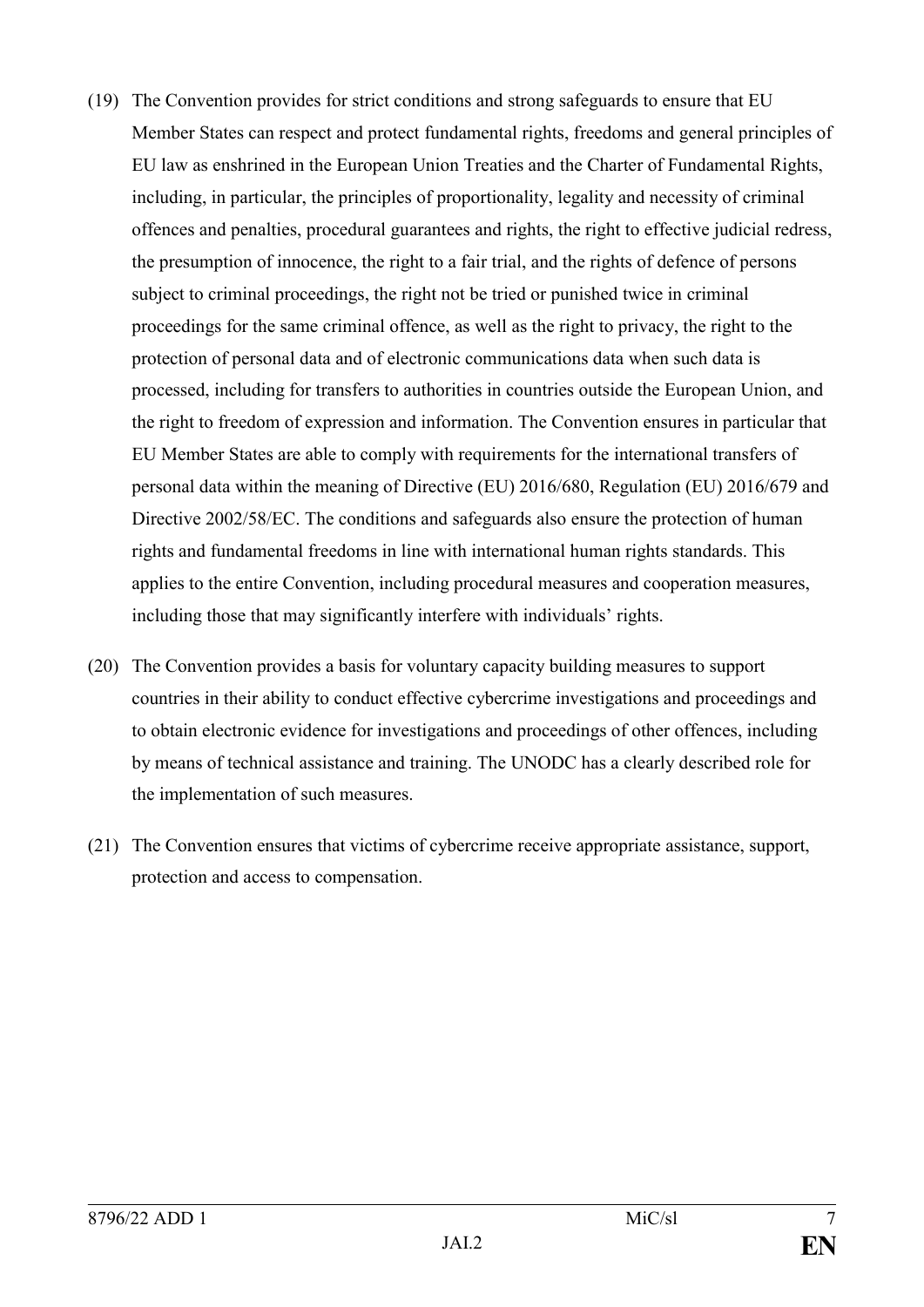(22) The Convention provides a basis for practical measures for the prevention of cybercrime that are clearly defined and strictly limited and distinct from criminal procedural measures that could interfere with the rights and freedoms of individuals or legal persons.

Regarding the functioning of the Convention, the Union should aim to achieve that:

- (23) The Convention preserves existing global and regional instruments and ongoing international cooperation in the global fight against cybercrime. In particular, the European Union Member States, in their mutual relations, are able to continue to apply the rules of the European Union.
- (24) The Convention provides for an appropriate mechanism to ensure its implementation and provide for final provisions, including on the settlement of disputes, signature, ratification, acceptance, approval and accession, entry into force, amendment, suspension, denunciation and depositary and languages that are modelled where possible and appropriate along the provisions of other relevant international or regional conventions in particular in the area of organised crime or cybercrime.
- (25) The Convention allows for the European Union to become a party to it.

Overall, the procedure for negotiation shall be as follows :

- (26) The Commission should endeavour to ensure that the Convention is consistent with relevant Union legislation and policies, as well as the Union's commitments under other relevant multilateral agreements.
- (27) The Commission should conduct negotiations on behalf of the Union, for matters falling within its competence, in accordance with the Treaties, and in respect of which the Union has adopted rules.